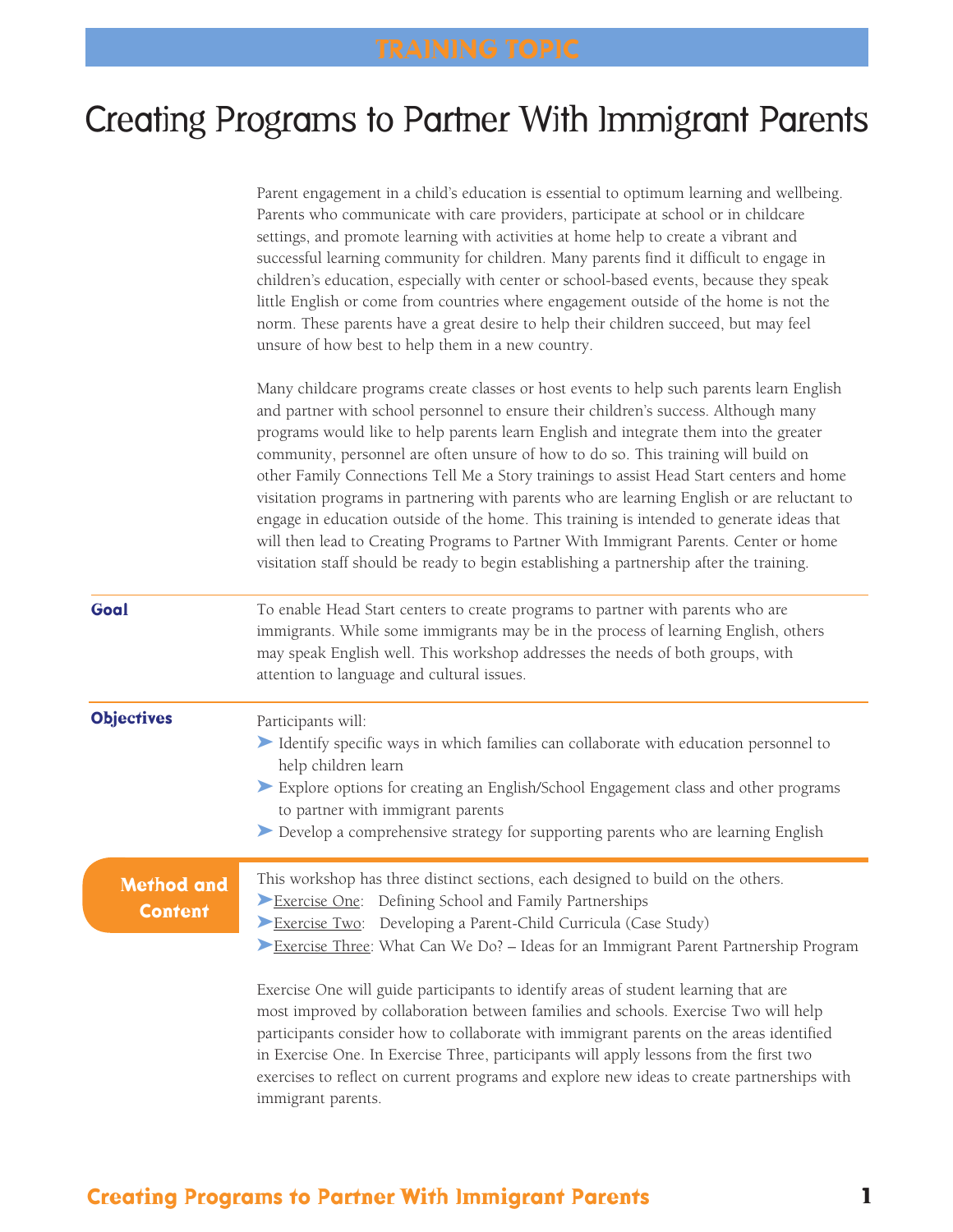## **Getting Started**

## **What You Need:**

➤Time – this training should take a minimum of 1.5 hours, not including Workshop Leader preparation. For more information on **Workshop Time Management**, see the *Introduction to the Tell Me A StoryWorkshops.* 

➤A training space large enough to accommodate the members of the training to participate in large (e.g., 20 people or more) and small (e.g., 3-6 people) group discussions. For large groups (e.g. more than 20 participants), you may want to consider including 2 workshop leaders to help manage and respond to participant needs. For more information on considerations with **Group Size**, see the *Introduction to the Tell Me A Story Workshops.* 

➤Seating for your training group

## **Workshop Leader Preparation**

This workshop is meant to follow at least one other TMAS training on parent engagement in order to build from skills gained in initial classroom stages of parent engagement to more systematic levels of engagement at the center. Consult with the director and other leaders in the center to determine readiness of the staff to engage in a process that will result in concrete changes at the program level. Read through all the workshop materials first. Take the time to reflect on your own responses to the exercise questions. It is important to acknowledge your own comfort level and biases with the subject matter before leading the workshop.

Consider whether this type of training, in which staff is asked to discuss their feelings about their work and the families served, is common or rare in this program. Take into account how much practice your training group has had with discussion of this kind and review the Workshop Leader strategies provided for you to support your role in facilitating a positive training environment. Also, please be sure that staff and administration at the Center are prepared to enter into a collaborative process that will lead to concrete changes in how the center approaches relationships with parents.

The key to this training is the use of a case study that Head Start staff can use to examine possibilities at their own center. Review the case study provided (Handout 1) and change it to suit the needs of the training group. Consider the particular challenges and opportunities to developing systems of parent engagement at your own center. Reflect on how the particular challenges and opportunities at your center relate to those found in the case study. Make sure that Head Start staff understands that the case study is not meant as a model, but rather as an example of how schools can create systems of engagement for dual-language learners (DLL) parents. The case study provides a platform to promote staff discussion of the unique resources they possess to support and engage DLL parents at their center.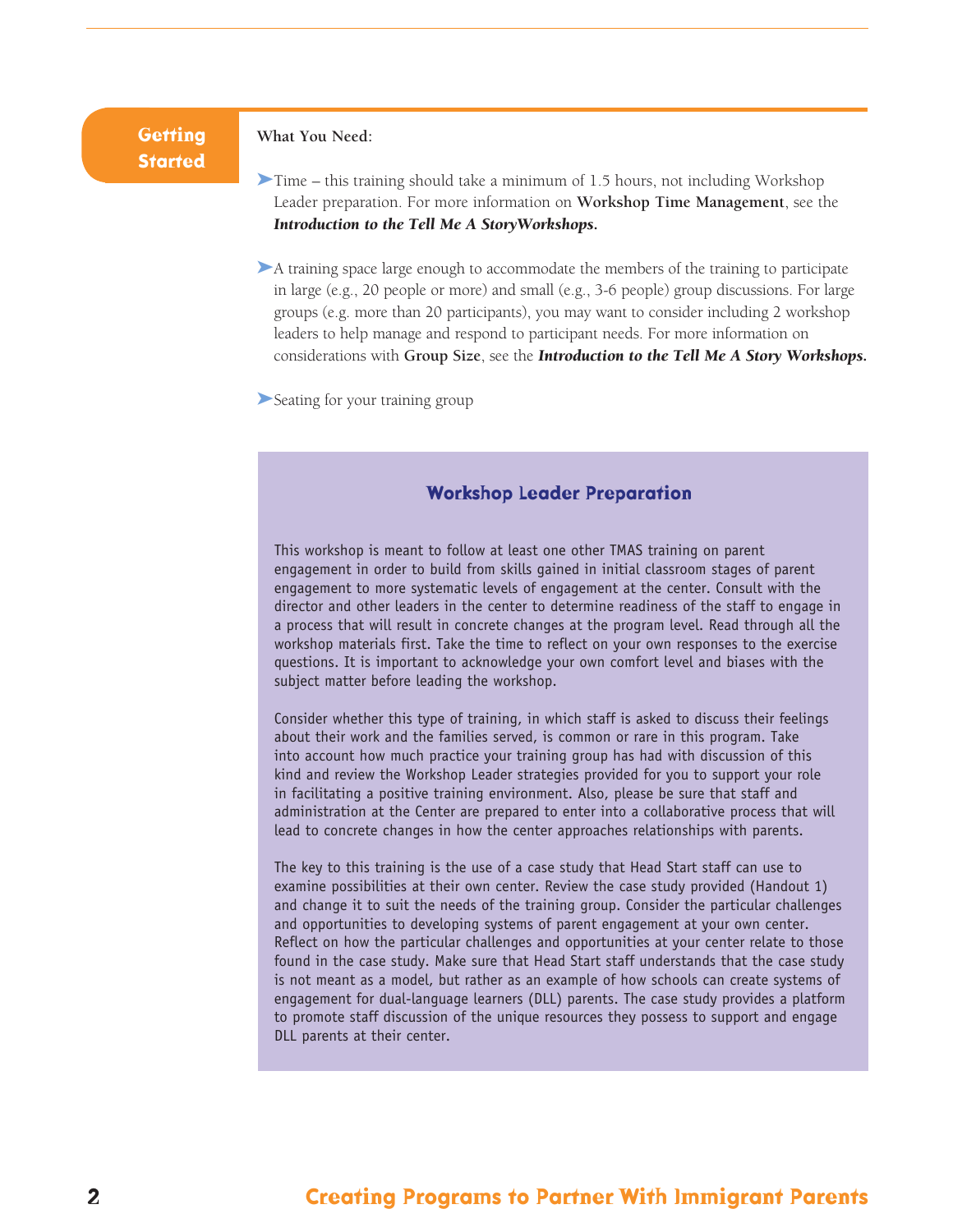**Prepare a training packet for each participant with the following materials:**

- Handout 1: Partnering With DLL Parents: A Case Study
- Handout 2: What Can We Do?
- Handout 3: Ideas for School Partnerships
- A blank piece of paper
- A Workshop Evaluation Form
- Pen or pencil for each participant
- ➤ Markers for Workshop Leader
- ➤ Five large pieces of paper

## **Preparing the Workshop Space:**

- ➤ Prepare the training space by positioning chairs so that the participants can begin as a large group, and then move easily into smaller groups.
- ➤ Place a training packet on each chair in the room.
- ➤ Prepare one large piece of paper, entitled "Parking Lot for Ideas."



➤ Prepare three large pieces of paper with the following phrases written at the top:

Families teach children to…

Center and Home Visiting Programs teach children to…

Programs and Families work together to teach children…

➤ Prepare a large piece of paper to record challenges and opportunities for DLL parent engagement.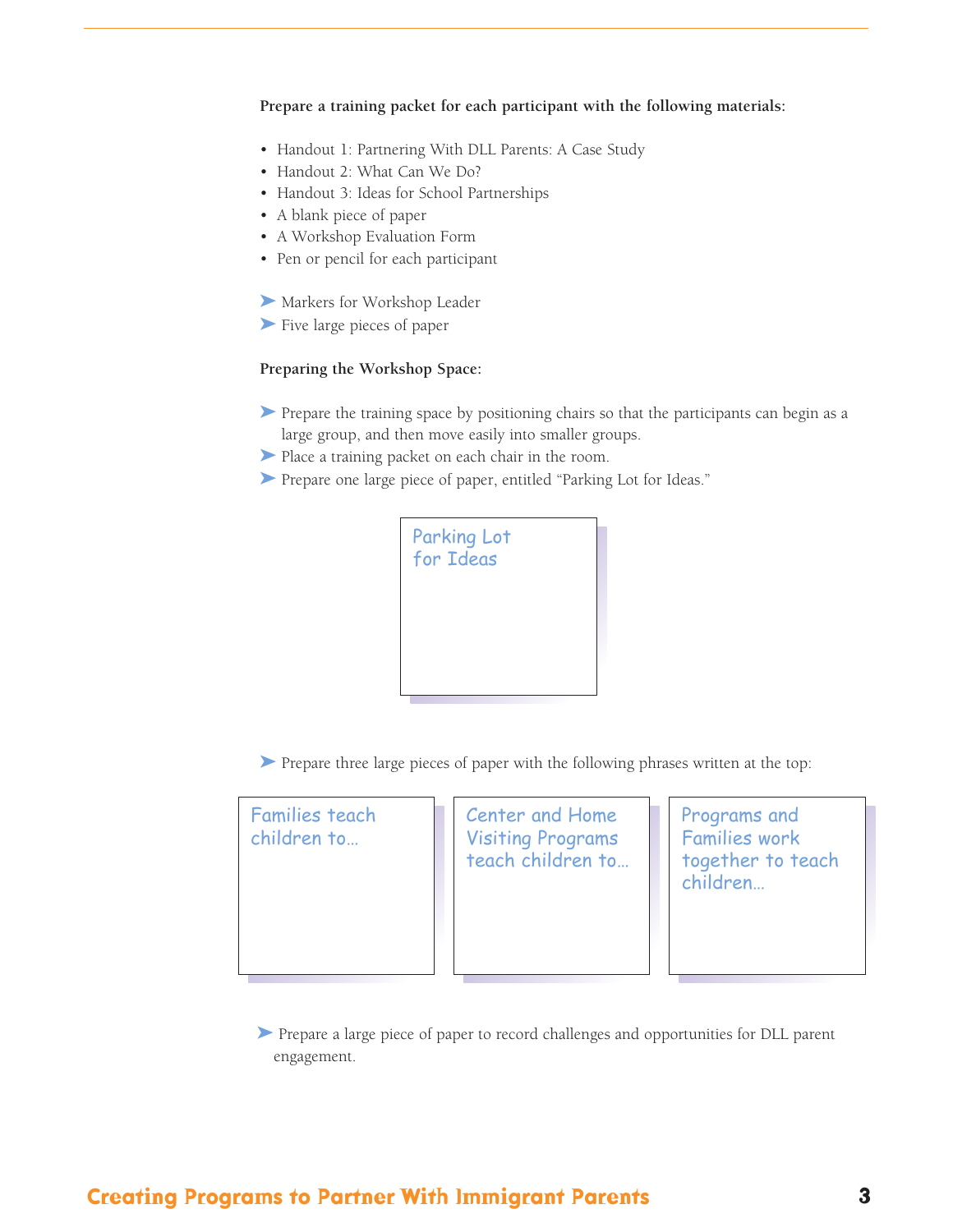## **Introduction to the Training**

Workshop Leaders are encouraged to use their own words to introduce the training. Some key points to consider are:

➤Welcome the group and review logistics – general agenda, time frame, when to expect breaks, materials, sign-in sheet, etc.

➤The topic of the training is "Creating Programs to Partner With Immigrant Parents"

"This training offers an opportunity to go beyond the issues discussed in previous trainings on engaging parents across language and culture. In this training, we will explore how we may develop specific programs to help such parents become partners in their child's education. This training will lead us to draw from our collective resources as a center to find solutions to the challenges we find in partnering with parents who are learning English."

➤The objectives of today's workshop are:

- To define our goals for developing partnerships with parents
- To identify school and community resources that could be used to attain these goals
- To explore ideas for programs that will build our center's partnership with parents who are learning English
- ➤Participants should be encouraged to use their imaginations with the exercise and freely offer ideas for how the center staff can work together to create new systems to support partnerships with immigrant parents.
- ➤Explain the "Parking Lot for Ideas" sheet as follows: during the training, if a question, suggestion, or concern unrelated to the training exercise, but related to the topic is offered, the Workshop Leader will record it on the "Parking Lot for Ideas" sheet. Refer back to these ideas at the end of the training for further discussion as time permits.
- ➤Review the Training Ground Rules, which is a short list of statements intended to promote a safe, positive environment for all participants. The list can be printed on a piece of paper for all to see, but reviewing the rules and asking for group agreement is the most important step before beginning the exercise.

### **Training Ground Rules**

**There are no right or wrong answers** in any of the activities we will be doing today. Everyone's opinions and feelings are respected here.

**One at a time.** We want to hear what everyone has to say so it is important to remember that group discussion requires strong listening skills.

**Learning takes time.** We will not rush one another when trying to understand and participate.

**Maintain Confidentiality.** While sharing our experiences we do not need to use names of children, parents or staff.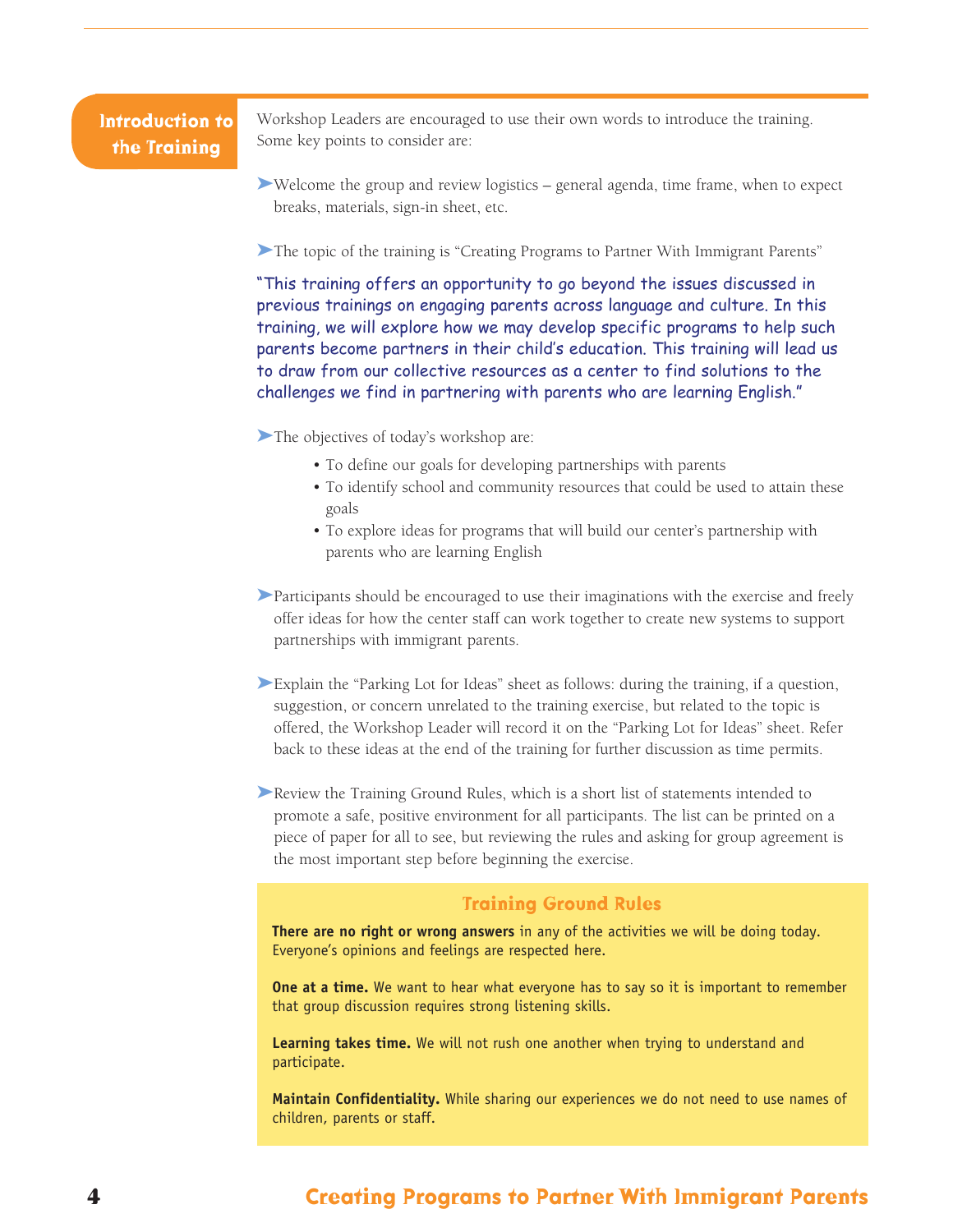# Exercise One: Defining School and Family Partnerships

The purpose of Exercise One is to help staff come to agreement on a shared definition of school and family partnerships. The exercise will lead staff to describe the separate and shared roles of families and schools. Roles that participants identify as shared will become the basis of discussing school and family partnerships in Exercises Two and Three.

➤Ask participants to imagine two important areas of a child's life: the family, and the school.

- ➤Direct participants to the big sheet of paper that says, "Families teach children…" and ask participants to think about the following questions:
	- What do you think families teach their young children?
	- What goals do you think families have for children, and how do they help children reach these goals?

➤Give participants a few minutes to think about answers to these questions. They may take notes if they like. After a few minutes, ask them to turn to a person sitting near them and discuss their answers. Make sure everyone has a partner to discuss the answers with. Some participants may need to form groups of three to include everyone. The Workshop Leader should listen to participant conversations to get an idea of what concerns and issues the participants discuss. Allow participants about 5 minutes to discuss.

▶After 5 minutes, ask participants to share their thoughts on what families teach children. With a marker, write responses on the big sheet of paper. As participants share their responses, the Workshop Leader may ask probing questions about how parents might teach their children or what goals they might have. The following table gives examples of participant responses, and possible questions the Workshop Leader could pose to deepen the discussion.

| The Role of Families                                                                                                                                                                                                                             |                                                                                                                      |  |  |  |  |  |
|--------------------------------------------------------------------------------------------------------------------------------------------------------------------------------------------------------------------------------------------------|----------------------------------------------------------------------------------------------------------------------|--|--|--|--|--|
| <b>Possible Responses</b>                                                                                                                                                                                                                        | <b>Probing Questions</b>                                                                                             |  |  |  |  |  |
| Families teach children<br>• To respect adults<br>• To work hard                                                                                                                                                                                 | What are some ways families<br>might teach this?                                                                     |  |  |  |  |  |
| • Manners or to be polite<br>• To love books and learning<br>• To be neat and clean<br>• To resolve conflicts<br>. To do chores and be responsible<br>• To get along with siblings<br>• New words<br>• To play sports<br>• Basic academic skills | Why do you think parents teach<br>this to children?<br>How might different families<br>teach this in different ways? |  |  |  |  |  |
| • Family stories<br>• To eat properly<br>• Potty training<br>• To take care of themselves<br>• To follow directions                                                                                                                              |                                                                                                                      |  |  |  |  |  |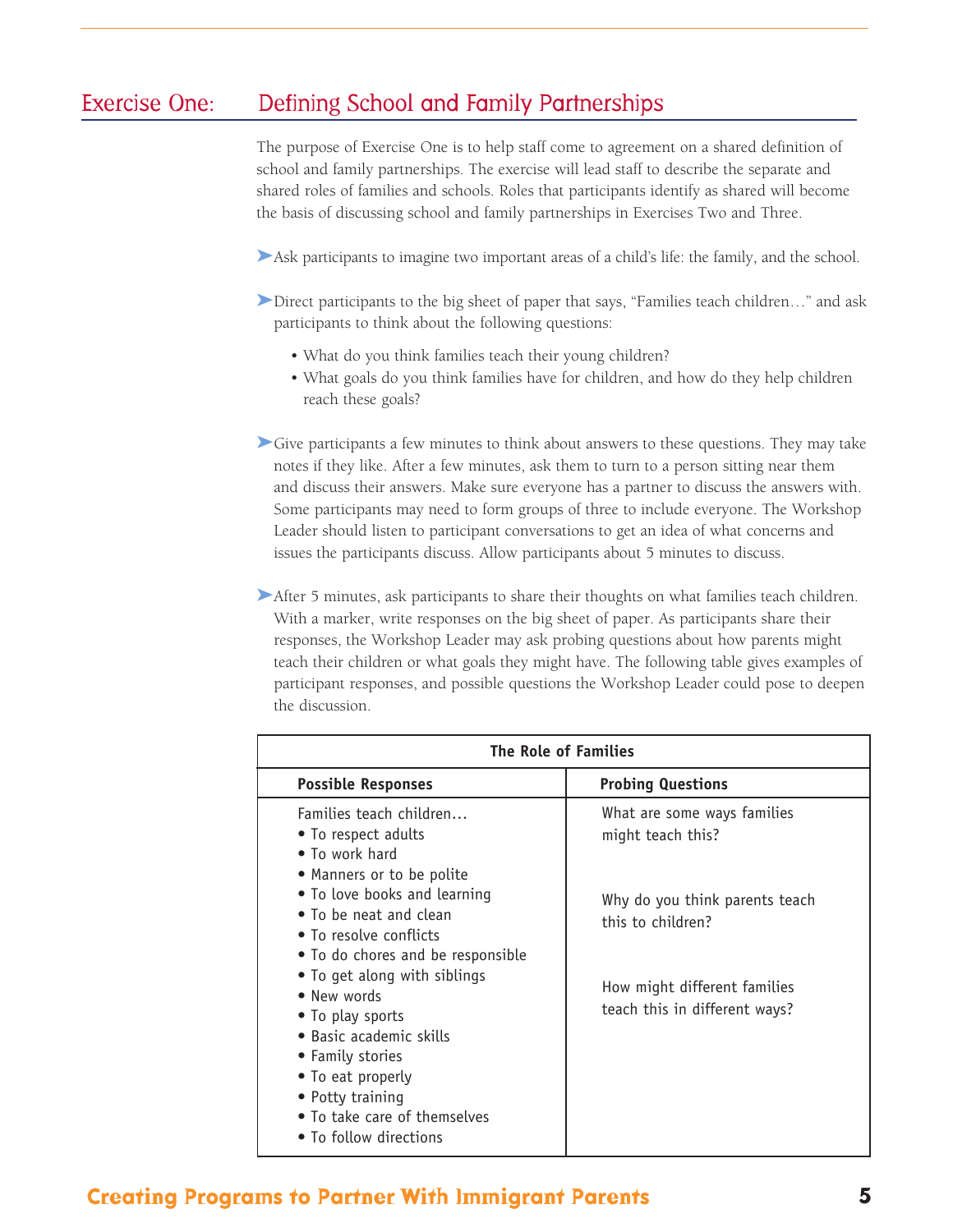- ➤After discussing the role of families, the Workshop Leader should turn participants' attention to examining the role of centers/programs. Participants will follow the same procedure: first they will consider the questions for a few minutes, then discuss with a partner, and finally the Workshop Leader will direct participants to the big sheet of paper that says, "Center and home visiting programs teach children…" and guide the group in a discussion of their responses to these questions:
	- What do center and home visiting programs teach young children?
	- What goals do personnel in these programs have for children, and how do they help children reach these goals?

Many of the responses may be the same as in the first activity. They may be quite different. All responses are ok. The Workshop Leader should direct participants to draw from their experiences in their work at the center or visitation program to answer these questions.

| The Role of Center-Based and Home Visitation Programs                                                                                                                                                                                                                                                                                                                                       |                                                                                                                                                                         |  |  |  |
|---------------------------------------------------------------------------------------------------------------------------------------------------------------------------------------------------------------------------------------------------------------------------------------------------------------------------------------------------------------------------------------------|-------------------------------------------------------------------------------------------------------------------------------------------------------------------------|--|--|--|
| <b>Possible Responses</b>                                                                                                                                                                                                                                                                                                                                                                   | <b>Probing Questions</b>                                                                                                                                                |  |  |  |
| Programs teach children<br>• To recognize letters<br>• To listen to stories<br>$\bullet$ To count<br>• New words<br>• To get along with other children<br>• To clean up after themselves<br>• To ask questions<br>• To be creative<br>• To explore the world<br>• To use language<br>• To hold a crayon<br>• To express themselves in art<br>• To follow a schedule<br>• To focus attention | What are some ways programs<br>might teach this?<br>Why do you think schools teach<br>this to children?<br>How might different schools teach<br>this in different ways? |  |  |  |

▶After a short discussion on the role of centers and home visitors, the Workshop Leader will direct participants' attention to the big sheet of paper that says, "Programs and Families work together to teach children…" and ask participants to respond to the following questions:

- What could families and program personnel teach together? Or where does the teaching in the home overlap with the goals of the center or home visiting program?
- How might these programs work together effectively with parents to improve children's learning?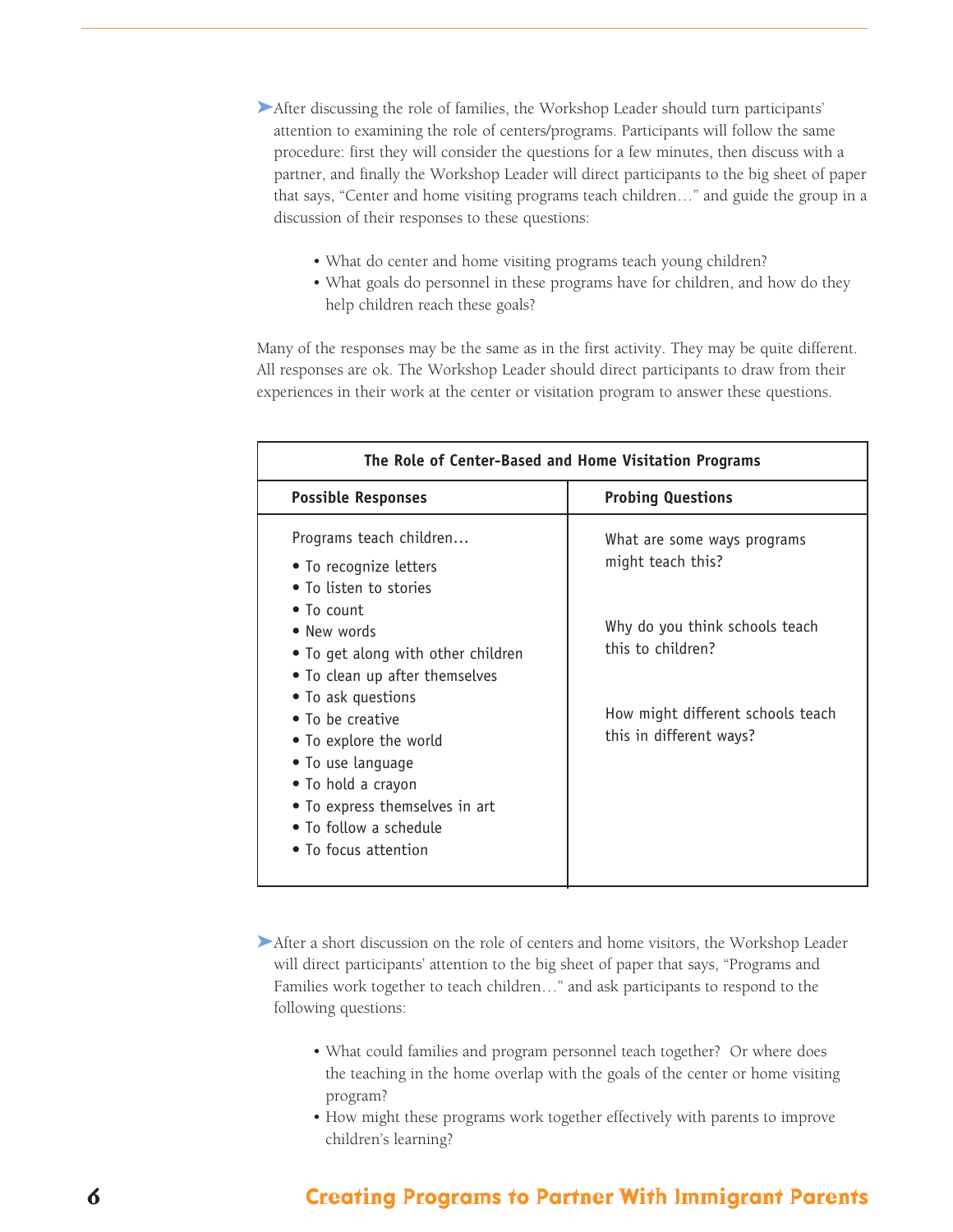- ➤Participants will discuss in small groups of 2-4 how parents and programs can collaborate to teach the items the group has identified on the two lists. The purpose of this activity is for staff to look for places where the roles of parents and programs overlap and to think of ways parents and programs can work together to better fulfill the objectives of these roles. Participants should discuss for 3-5 minutes, then share with the larger group. The Workshop Leader can write ideas on the board and ask questions during the large group discussion. Following is a chart that provides possible responses from the group, and questions the Workshop Leader can ask to further the discussion.
- ➤Participants may give responses that are the same as in the previous two activities, or may give different responses. Both are ok. The Workshop Leader should probe responses with the intention of understanding areas of child development and education where families and schools share responsibility. As a transition into the next exercise, the Workshop Leader should also note that some cultures may view the division of family and school responsibilities differently, or may come from countries where relationships between people and public institutions like schools were strained due to political repression. Center staff will have to model how to work together in partnership with families who may experience fear to interact with school personnel, especially outside of the home.

| <b>Families and Programs Working Together</b>                                                                                                                                                                                                                                              |  |  |  |  |  |  |
|--------------------------------------------------------------------------------------------------------------------------------------------------------------------------------------------------------------------------------------------------------------------------------------------|--|--|--|--|--|--|
| <b>Probing Questions</b>                                                                                                                                                                                                                                                                   |  |  |  |  |  |  |
| Why is this a skill that schools and<br>families can work on together?<br>How might teaching this be similar<br>or different in schools and at home?<br>How will learning this at school and<br>at home affect the child?<br>How might different cultures<br>perceive the division between |  |  |  |  |  |  |
|                                                                                                                                                                                                                                                                                            |  |  |  |  |  |  |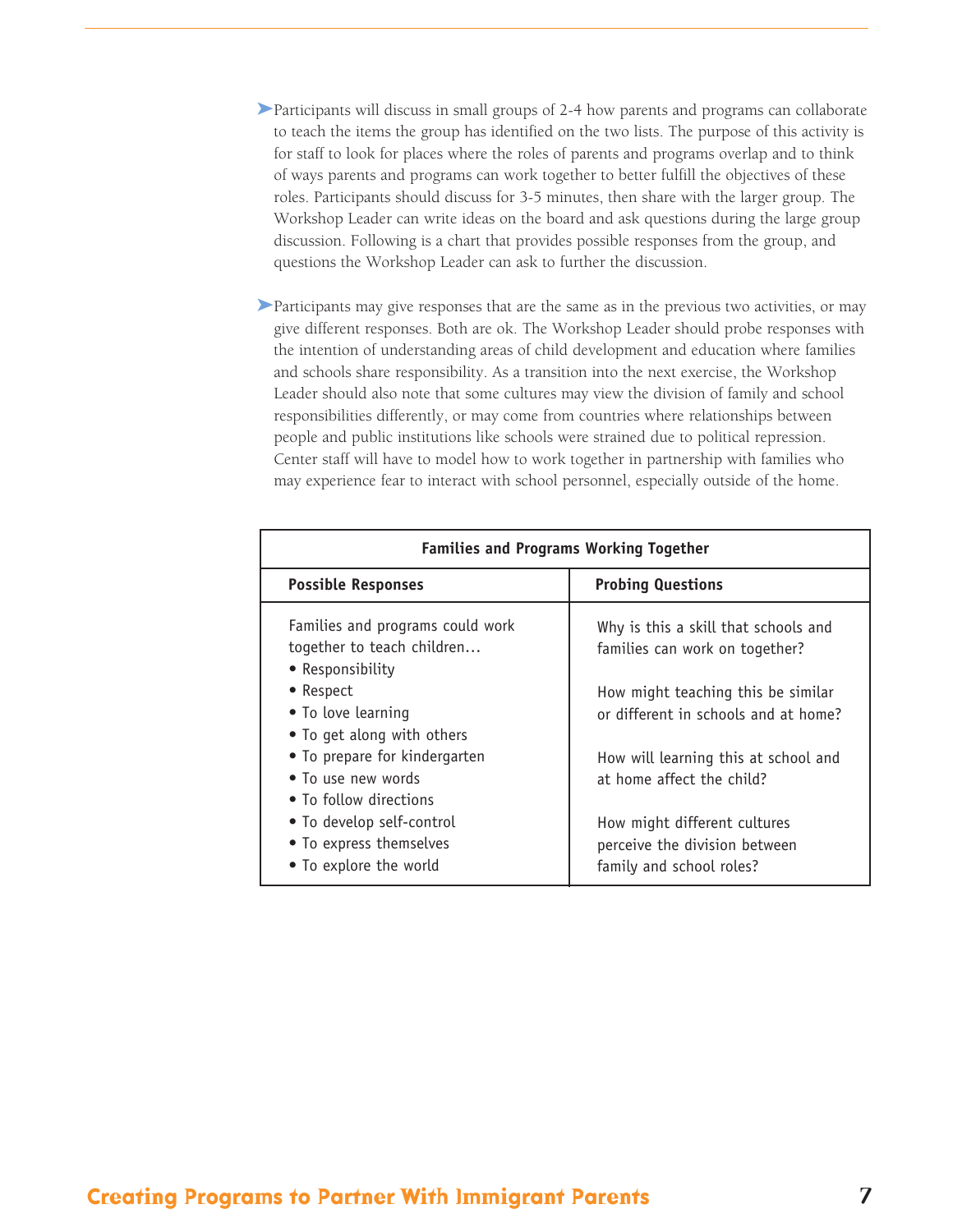# Exercise Two: Developing a Parent-Child Curricula Together

In Exercise Two, participants read or listen to a case study that provides an example of making a parent-child curricula. Participants will first listen to/read the case study as a large group, then break into small groups to develop their own curricula, and finally, share ideas with the large group. This activity should allow participants to shift their thinking to a concrete plan for improving partnerships with immigrant parents. The Workshop Leader should transition from Exercise One to Exercise Two by saying something like this:

"We have identified several ways we feel families and programs can work together to help children and explored ideas for how this partnership might work. Now we will deepen our discussion of how programs can work together on these goals with immigrant parents by hearing a case study of a center that created an immigrant parent outreach program and then developing our own ideas. The case study is not a model for our center, but rather an inspiration for how to overcome challenges similar to the ones we face. As we listen to the case study, consider ways our center might create our own programs to work with immigrant parents."

- ▶ Ask participants to locate Handout 1 in their training packets.
- ➤ Ask the group to follow along as you read the case study aloud.
- ➤ To work on the questions presented at the end of the case study, the group is divided into smaller groups and asked to move their chairs to aid in small-group discussions.

## **Workshop Leader Strategy: Creating Smaller Groups**

In order to analyze the case study and relate it to the needs of your center, participants will form small groups. You can use a variety of strategies to form these groups:

- **Count off 1 through 4 and assign the groups by each individual's number**. This works well if you feel the participants work fairly well together overall and will engage in the activity easily.
- **Assign participants to groups ahead of time.** This strategy is especially useful in groups that could benefit from interacting with other specific participants. This may be used to avoid unproductive conversations or training activities, or to enhance the conversation through new combinations across professional roles.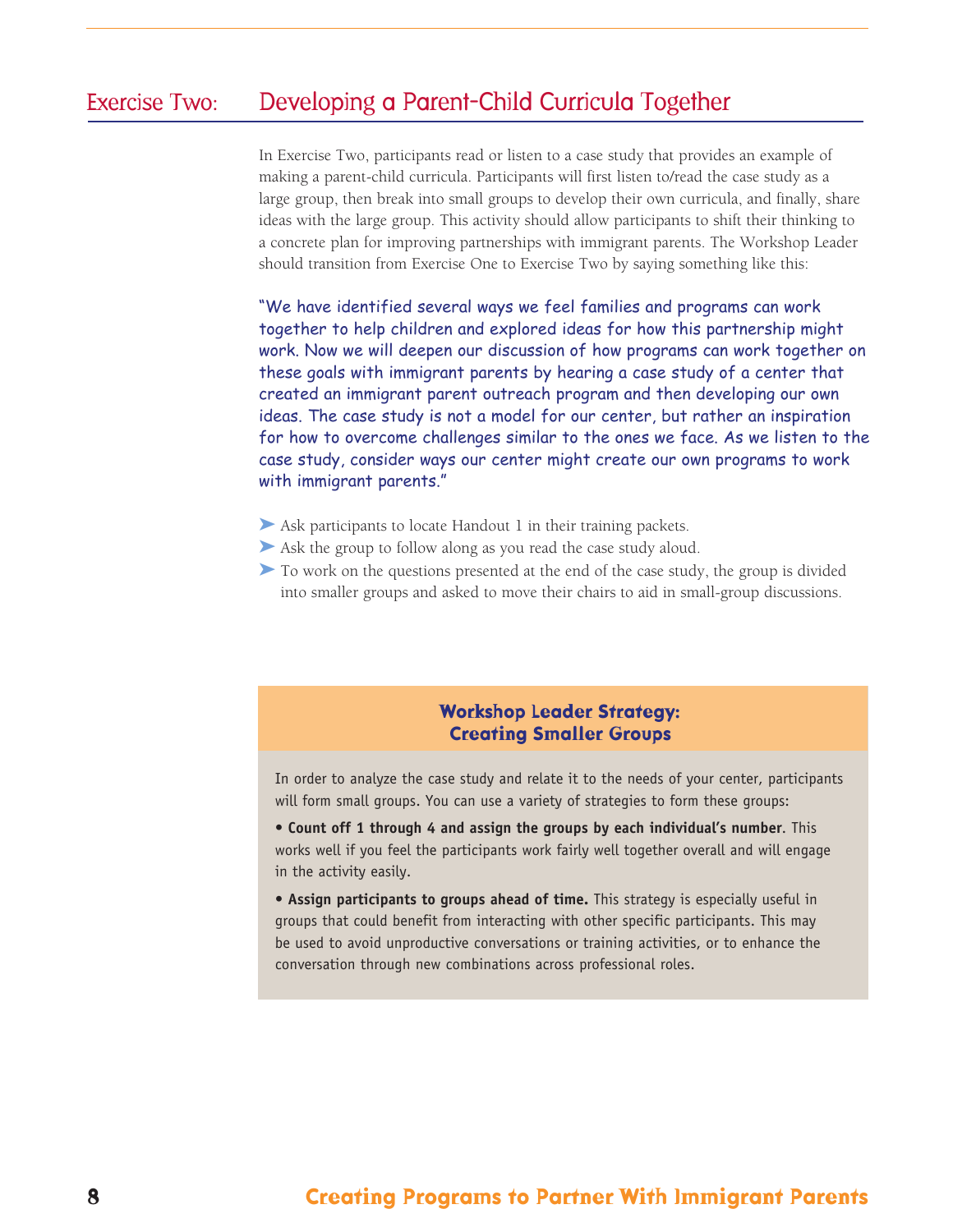# Handout 1

# A Case Study of Partnering With Immigrant Parents

The "Place to Grow" childcare center began in 2009 with the mission of integrating workforce development, health care, and early childhood education to make large impacts on the learning of children in a low-income community. By 2011, all parts of the project were operational, but preschool teachers, medical workers, and teachers in the workforce development program rarely communicated with one another, even though their programs were in the same building. Teachers were too busy and schedules too hectic to collaborate effectively.

The adult ESL teacher, Jim, and his colleague Linda, who taught preschool at the center, had an idea for how to integrate their programs. Jim wanted to start a bookmaking project with the parents in his class. Linda wanted more parent participation in her classroom. They decided to start a project that would build parents' literacy, increase parent engagement, and strengthen early literacy for children. They embarked on the family bookmaking project.

Jim and Linda identified themes common to the Adult ESL and preschool classes: Family Activities, Holidays, Food, and others. In his ESL class Jim asked parents if they would be interested in writing a bilingual book for their children. The parents were excited about the project. With a \$250 grant, Jim purchased disposable cameras and simple bookmaking materials. Parents planned stories around themes common in preschool and took pictures with their children. They wrote books in their native language, and Jim helped them translate them into English. He used the activity to teach new vocabulary and practice pronunciation with the parents. The finished products were bilingual books written by the parents depicting their life with their children.

Some parents took a long time to finish the books. Not all of the parents remembered to bring in their pictures. Some parents were absent from classes and this affected their progress. Although some parents learned new vocabulary from the exercise, some parents wrote very simple captions in their native languages, so didn't learn much vocabulary. Other parents were very shy, and said they didn't want to read their book with anyone outside of their home. Although some teachers invited parents into their classrooms, others were not sure which parents were in the ESL class, and forgot to send out invitations. These were challenges for the success of the project.

Some parents donated the books to the parent teacher resource center where they could be checked out. Parents read the books with their children. Teachers checked the books out and read them to their classes. Most importantly, teachers invited parents into the classroom as guest authors to read to the children. Parents could read in English or in their native language. Many parents felt more comfortable reading because they were the authors of the books. Some teachers formed a closer relationship with parents. Children became more interested in reading.

- How did the family bookmaking project form partnerships between school and family?
- How could the project have been more effective?
- Using ideas that worked well in this case study, develop a specific activity to partner with immigrant families within your program. What would be required to make this activity a success?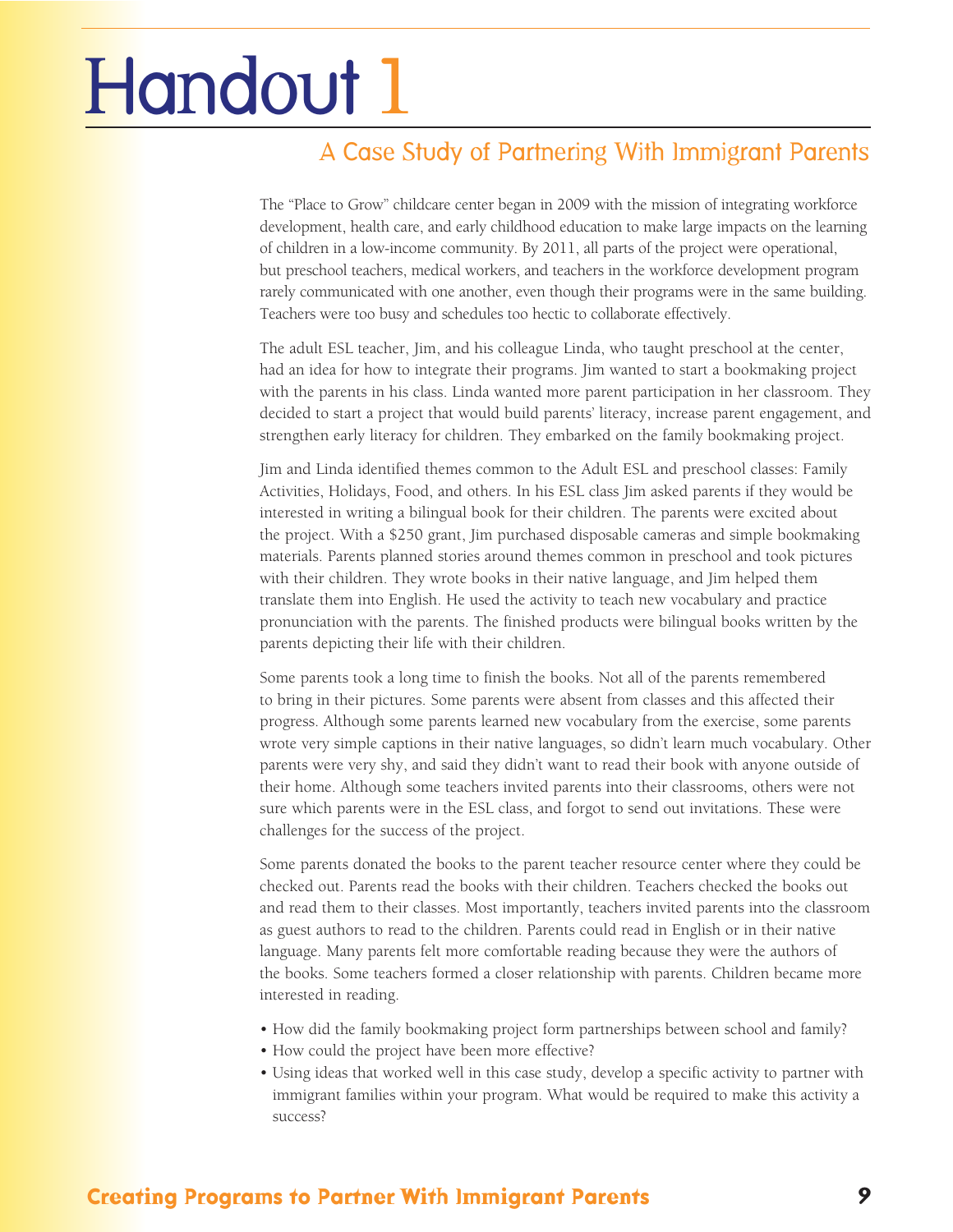Read the three questions on Handout 1 aloud:

How did the family bookmaking project form partnerships between school and family?

How could the project have been more effective?

Using ideas that worked well in this case study, develop a specific activity to partner with immigrant families within your program. What would be required to make this activity a success?

Ask the small groups to discuss the questions for approximately 15 minutes. Small groups should be prepared to share their responses with the larger group.

## **Large Group Discussion**

Fill in the chart paper with the groups' responses. Sample responses are below.

## How did the family bookmaking project form partnerships between school and family?

- Books in school depicted themes important to families.
- Parents could share their books in the classroom environment, breaking down barriers and building relationships.
- Parents and teachers shared the responsibility for teaching early literacy skills to children.

#### How could the project have been more effective?

- The project could have lasted longer to incorporate more academic skills for parents.
- The school could create a formal event with invitations to parents to share their books.
- The center could distribute a list of parents in the class so teachers know which children's parents are in the ESL program.

Using ideas that worked well in this case study, develop a specific activity to partner with immigrant families within your program. What would be required to make this activity a success?

➤ Answers will vary depending on the characteristics of the center. Activity examples may include potluck dinners, reading books together during Circle Time in the classroom, enhancing home visits with pre-planned activities, and others.

Once the chart is completed, ask for reactions from the group, using prompting questions:

#### What do you think it takes for programs like this to work?

This guides participants to consider what types of assets a center must have in order to enact a program like the one in the case study. These may include a sense of teamwork and strong communication among teachers. This may also include knowledge of or connections with outside organizations such as religious groups or other community organizations that provide services like ESL classes.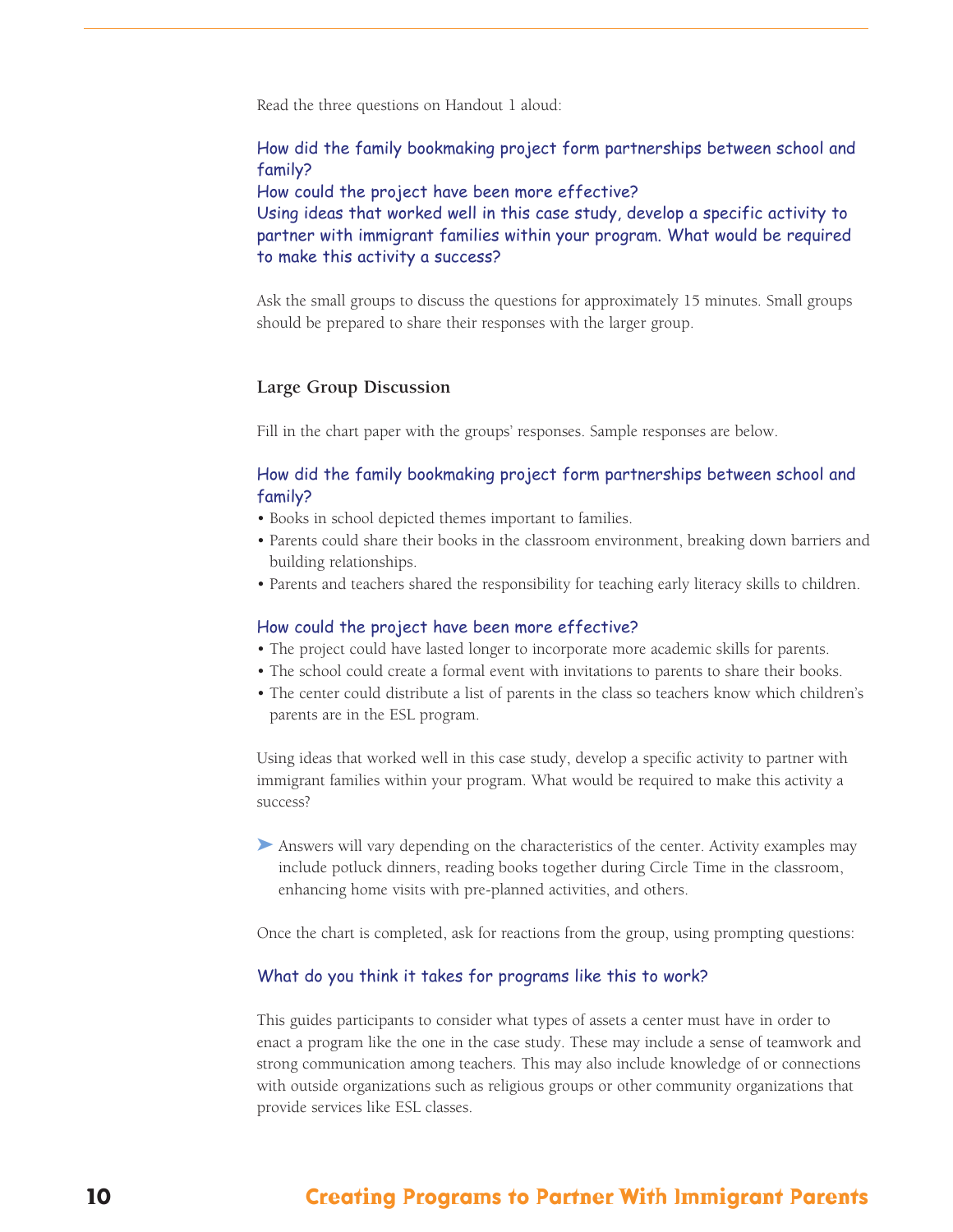### What are the biggest threats to a program like this continuing?

This question prompts participants to think of possible problems with the program so that in exercise three, they can take these into consideration when considering a program at their own center. Possible problems include continued funding, extra hours for teachers, and lack of leadership within the parent community.

## What are the benefits of a program that create partnerships with immigrant parents?

This question refocuses participants on the positive aspects of partnerships between parents and schools. The Workshop Leader may refer back to the discussion in Exercise One in which participants identified areas of student learning that benefited from collaboration between parents and schools. The Workshop Leader should focus on student outcomes that result from a collaboration like the one in the case study. These may include better behavior, increased learning, and better understanding of children's needs among school staff and parents that results in increased happiness, health, and education.

## Exercise Three: What Can We Do? Ideas for an Immigrant Partnership Program

Exercise Three leads participants to consider how they may contribute to a center-wide effort to partner with immigrant parents. They should stay in small groups to discuss the questions for about 10 minutes, then choose a member to share their ideas.

➤ The Workshop Leader should distribute Handout Two, and read aloud the following questions:

What are we already doing to partner with immigrant parents? What areas of partnership with immigrant parents can we improve on? What resources does our community have? How can we use these resources to create programs to improve our partnership with immigrant parents?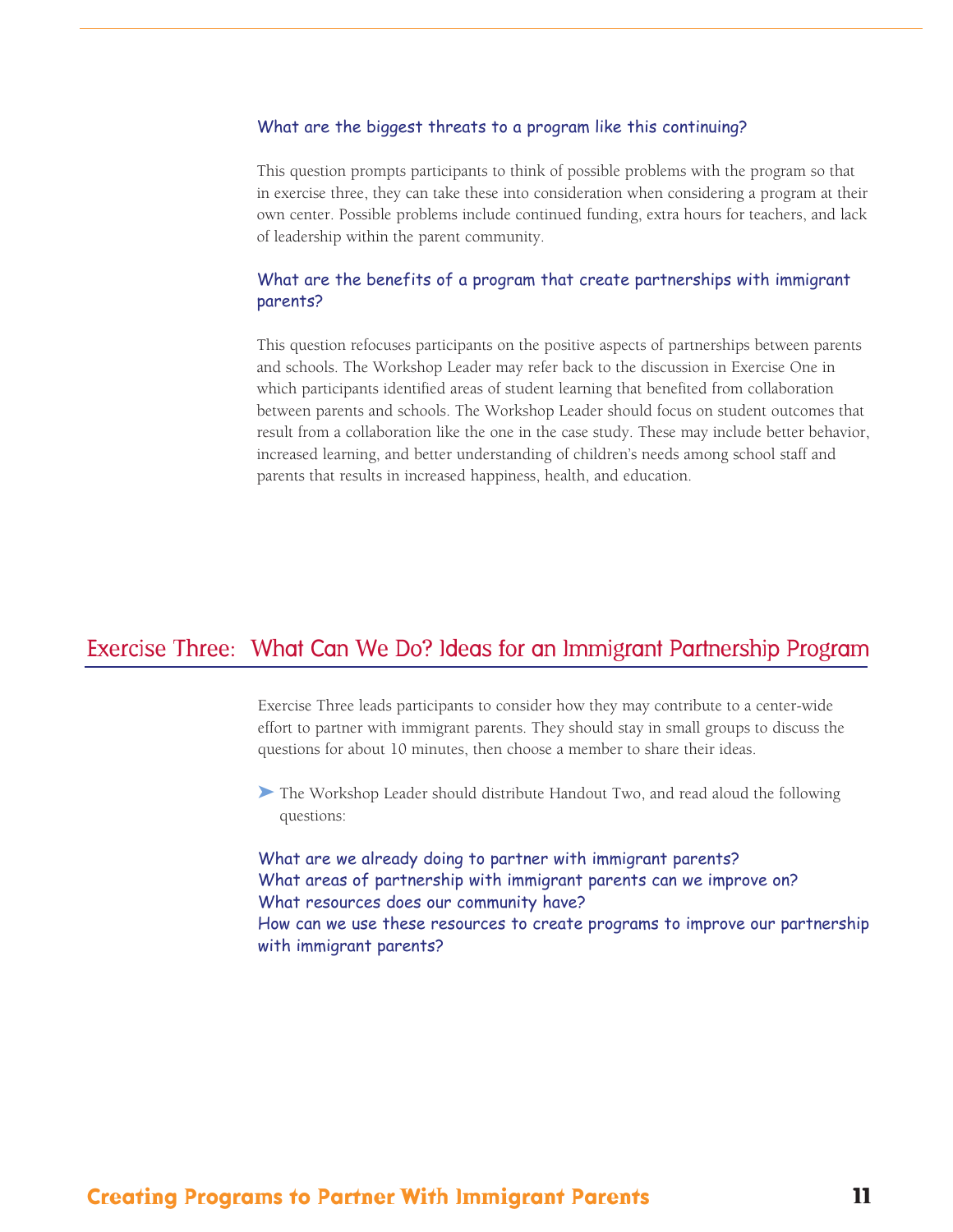# Handout 2

# What Can We Do?

The purpose of this handout is to guide the group to generate useful ideas to improve our partnership with immigrant parents. Please consider not only what you can do as an individual, but how we can work together to create a program that includes the school, families, and possibly the greater community.

1. What are we already doing to partner with immigrant parents?

2. What areas of partnership with immigrant parents can we improve upon?

3. What resources does our community have?

4. How can we use these resources to create programs to improve our partnership with immigrant parents?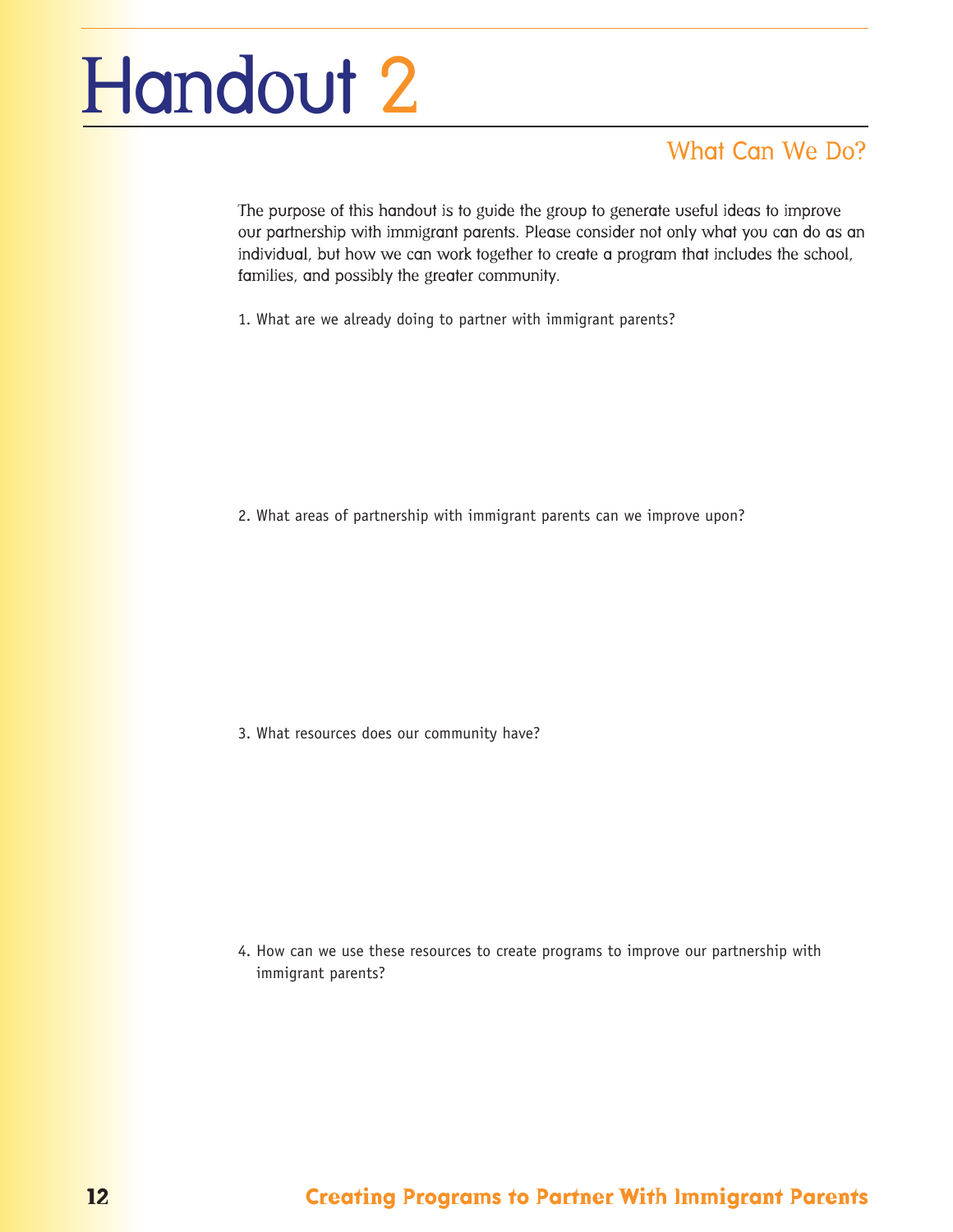After the Workshop Leader reads the questions, participants will discuss the answers in small groups. The Workshop Leader should listen to each group for a short period and answer any questions they have. After this discussion period, the Workshop Leader will ask for responses to each question and write important phrases on a sheet of paper. The Workshop Leader should inform participants that with their help and input, the center will work to enact some of their ideas to improve partnerships with immigrant parents. Sample responses are below (responses will vary significantly due to variability in center characteristics). Participants should be encouraged to express their own ideas.

➤What are we already doing to partner with immigrant parents?

- Learning phrases in another language
- Greeting parents at drop-off
- Labeling the school in multiple languages
- Learning about student backgrounds
- Translating documents
- Partnering with outside organizations

➤What areas of partnership with immigrant parents can we improve on?

- Communicating progress
- Discussing discipline
- Reinforcing learning in school at home
- Volunteering in school
- Connecting with parent or community organizations

➤What resources does our community have?

- Religious groups
- Non-profit organizations that help immigrants
- Ethnic organizations
- Bilingual parents
- Universities and community colleges
- Public school systems with opportunities for parents
- Libraries.

➤How can we use these resources to create programs to improve our partnership with immigrant parents?

- ESL classes for parents
- Parent leadership courses
- Library in-services
- Reading with your children activities
- Career education for parents
- Phone trees based on language

After the discussion, thank participants for their input and let them know that you hope they and the rest of the center will collaborate on implementing some of these ideas.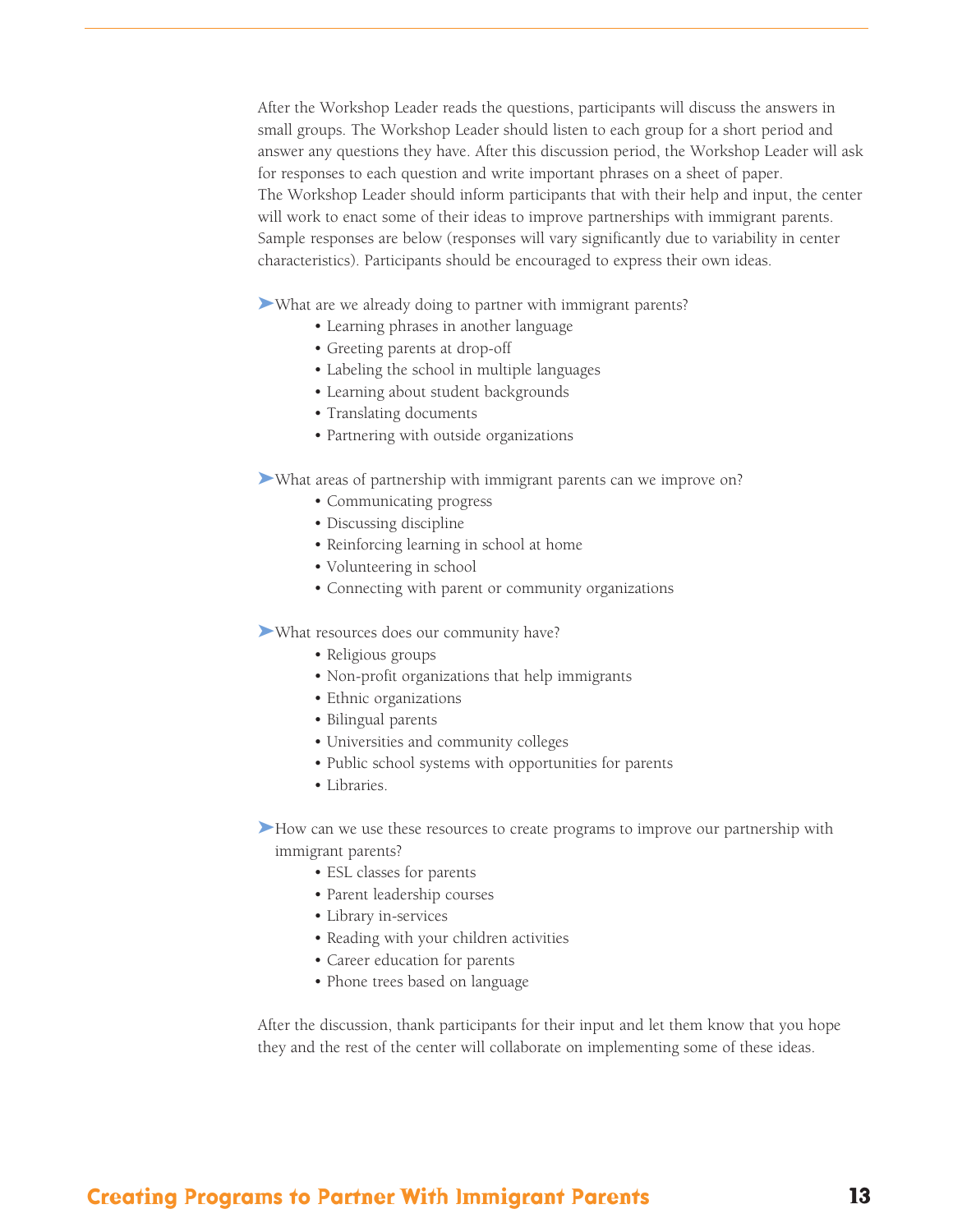# Handout 3

# Ideas for School Partnerships With Families and Communities

This handout provides ideas for schools to partner with the community and immigrant parents.

## **Community Partnerships**

## *Universities / Community Colleges*

- Bilingual students for interpretation at parent teacher conferences
- Student volunteers to teach ESL classes with school-related vocabulary
- Career Development classes for parents offered at the center
- ESL classes offered at the center
- Financial Education

## *Nonprofit Organizations*

- Health services offered at the center
- Tax services offered at the center
- ESL classes offered at the center
- Employment services offered at the center
- Free books

## *Libraries*

- Reading circles for parents and children
- Book clubs for parents

## *Religious Organizations*

- ESL classes offered at the center
- Financial services offered at the center
- Translation and interpretation services

## **Parent Partnerships**

## *Student Behavior*

- Discussion sessions on discipline at home and school
- Organizing play dates
- Meetings with teachers to follow-up on child behaviors

## *Communicating Progress*

- Learning to use the phone to make appointments
- Learning to read a progress report
- Setting goals with the teacher

## *Reinforcing Learning at Home*

- Home activities to reach learning goals
- Reading in native language
- Routines and chores

## *Parent Organizing*

- Identify experienced bilingual parent leaders
- Language-based phone tree
- Supervisor meetings with parent leaders to address concerns

These represent only a small group of possible ideas for partnering with families and communities to improve outcomes for children whose parents are immigrants. Each center must draw from the unique resources of its community and the families it serves to create an effective partnership program.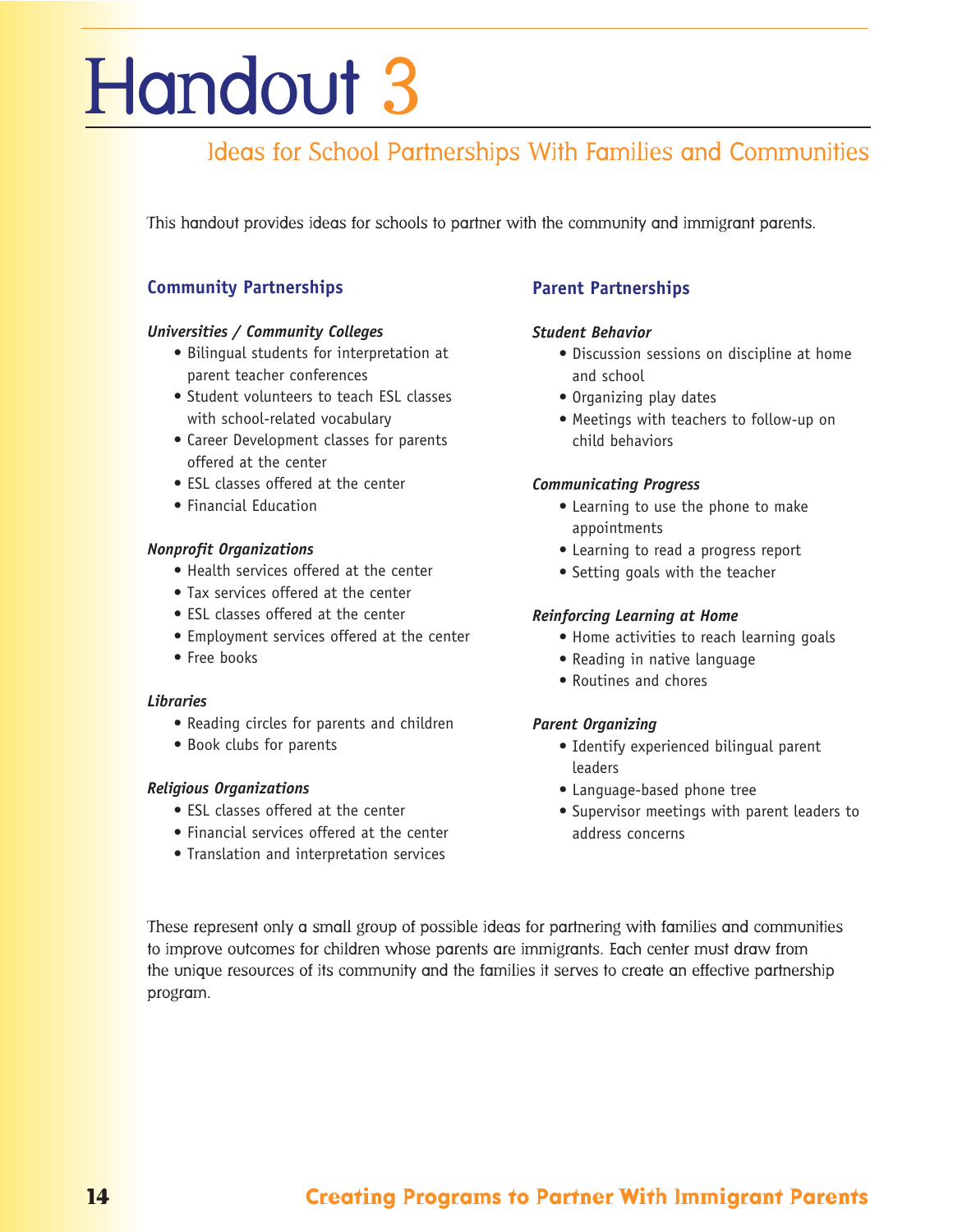# Wrapping Up

Pulling things together at the end of the training is an important step for everyone. As a workshop gets close to the end and people are feeling tired, it can be tempting to skip this part. Let people know that you will get them out of the workshop on time, but want to take a few more minutes to wrap up the time you've spent together.

### **1. Review Key Concepts**

- ➤ Families and programs play separate roles in students' lives, yet many aspects of child development benefit from partnership between families and programs.
- ➤ Review the dimensions of student learning participants identified as benefiting from partnerships with parents, e.g. reviewing progress, dealing with difficult student behavior, reinforcing learning at home, encouraging parents to attend after school programs, etc.
- ➤ It is often difficult to partner with parents who speak another language and come from another culture; however there are solutions to overcome these challenges.
- ➤ Center staff must review the resources they have in the center and within the community to design a program that can help immigrant parents and improve partnerships with these parents.
- ▶ A program can partner with community organizations to provide services that draw immigrant parents into the center, and combine these services with education about school and ideas for partnerships to improve child outcomes.
- ➤ Our center can begin a program that draws on our particular resources to create lasting partnerships with immigrant parents that will make our classrooms more successful and help improve children's learning, health, and emotional development.

**2. Review concrete ideas.** It is important that participants end the training with an understanding of what knowledge and skills they might take from this experience. Refer participants to Handout 3, which provides a list of possible partnerships with parents and the community. The Workshop Leader can ask the group what ideas for creating an immigrant parent outreach program most excite them.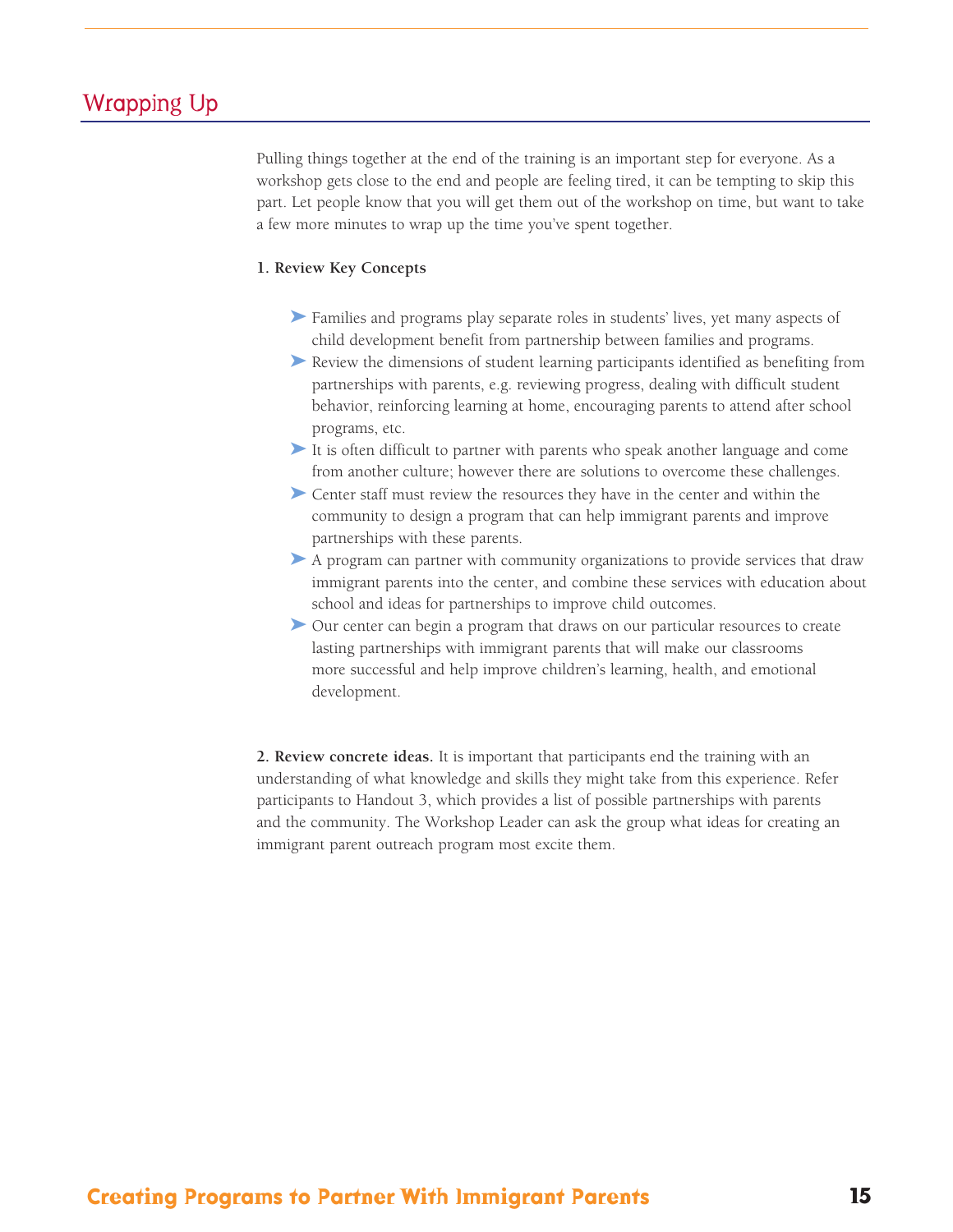**3. End on a positive note**. Remind the group that this workshop is a first step in creating programs to partner with immigrant parents. Encourage participants to use the exercises as a way to rethink the way they interact with parents and encourage supervisors to continue to check in with personnel about the strategies proposed in the training. Supervisors should also work with personnel to implement the ideas they generate about partnering with immigrant parents.

**4. Express your appreciation.** Let the group know how much you appreciate their time and hard work. Thank them for sharing their ideas with you and being willing to think about change together.

**5. Make yourself available.** After the training, be willing to answer questions and respond to concerns on an ongoing basis. If the Workshop Leader cannot be available, an on-site staff member should be designated in this role and announced at the end of the training.

**6. Collect Attendance and Evaluation Forms.** Pass out evaluation forms. Ask participants to sign an attendance sheet and complete an evaluation form. Remind participants that these forms are anonymous and collected for the purpose of improving future trainings. During this time, you might also want to title and date any large group work so you can save it for future reference.

## **Extending Learning and Supporting New Skills**

In order to extend the workshop's content to changes in professional skill and behavior, the Workshop Leader and administrators should consider these follow-up activities:

**Provide Supportive Supervision for Individuals and Teams.** Individual and team supervision is an ideal time to discuss implementation of an immigrant parent partnership program and evaluate progress.

**Create Action Plans.** Creating an effective partnership program for immigrant parents takes time and a great deal of collaboration. Supervisors should work with teachers to implement plans for the center. Supervisors should remain accountable to teachers to implement ideas once they are approved and teachers should offer concrete ideas for how they can be a part of the center's plan.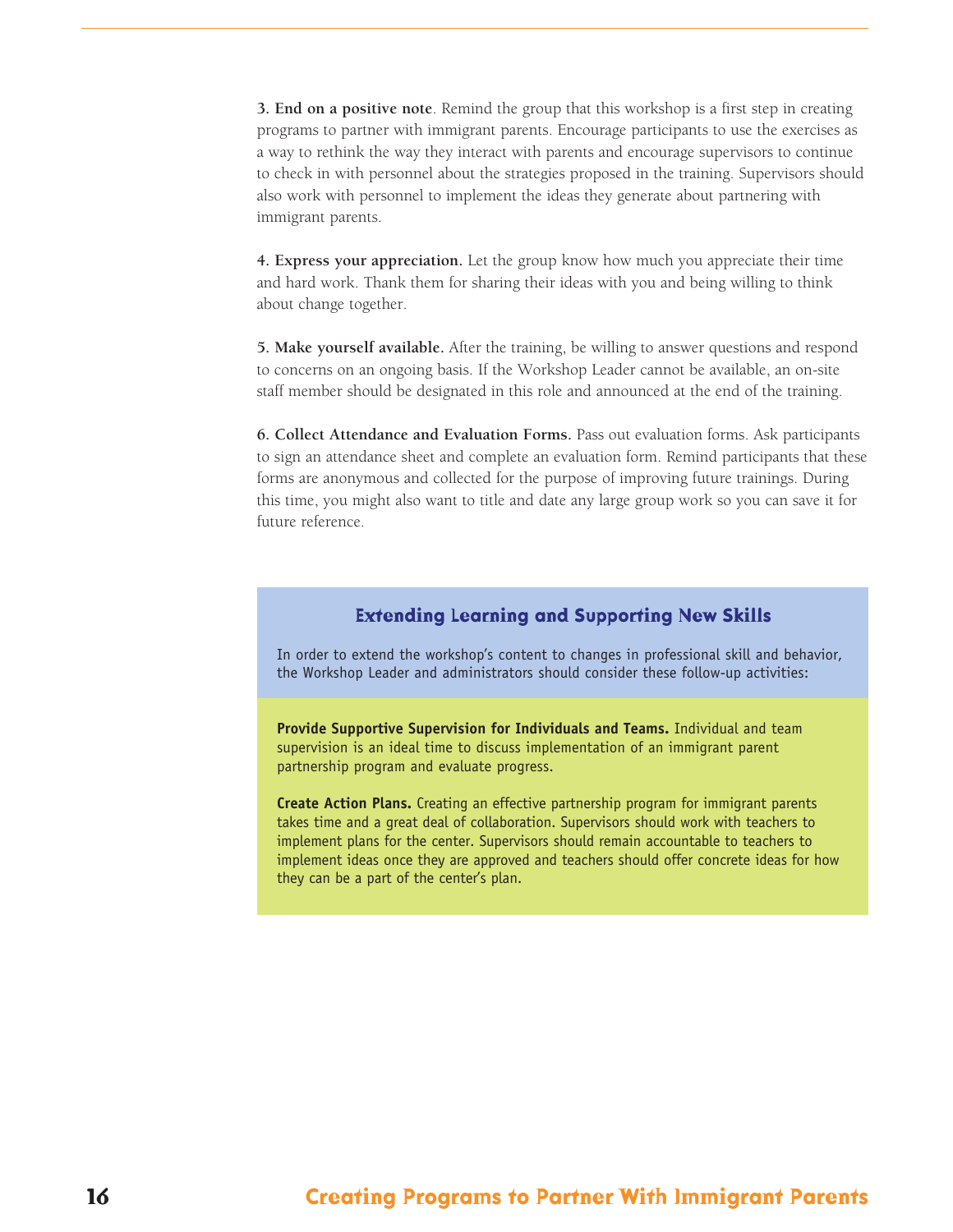## **Workshop Leader Reflection**

The Workshop Leader should take some time to review the training experience once it is over, read through and tally the evaluation forms, and review the results. Some additional questions to consider are:

**Was I prepared?** Did I have all the materials I needed? Was the room adequate? Did I feel confident with the topic?

**Did the training go as I imagined it would?** Did the group respond the way I thought they would? Were there any surprises? Were there any elements of the training that went especially well?

**Were the participants engaged?** Did the group size seem appropriate? Who seemed comfortable enough to share their thoughts with the group? Who did not seem comfortable? Do I know why? Did I get the feeling that the participants understood the exercises and materials? Who was present and who was missing today? Is there anyone I need to follow-up with immediately?

**What were some of the themes that people talked about in this training?** Was there a group of issues that the responses and discussions had in common? Are any of these issues a surprise? How can I use these issues in future trainings to make the exercises more effective?

**What would have made this training better?** In hindsight, what could I have done differently? Why? How can I use that information to make the next training even more successful?

**Did I gain new knowledge from this training?** What did I learn? In addition to new information on the training topic, did I gain any new knowledge about the training group or individuals in the training group? Did I learn something new about myself as a Workshop Leader?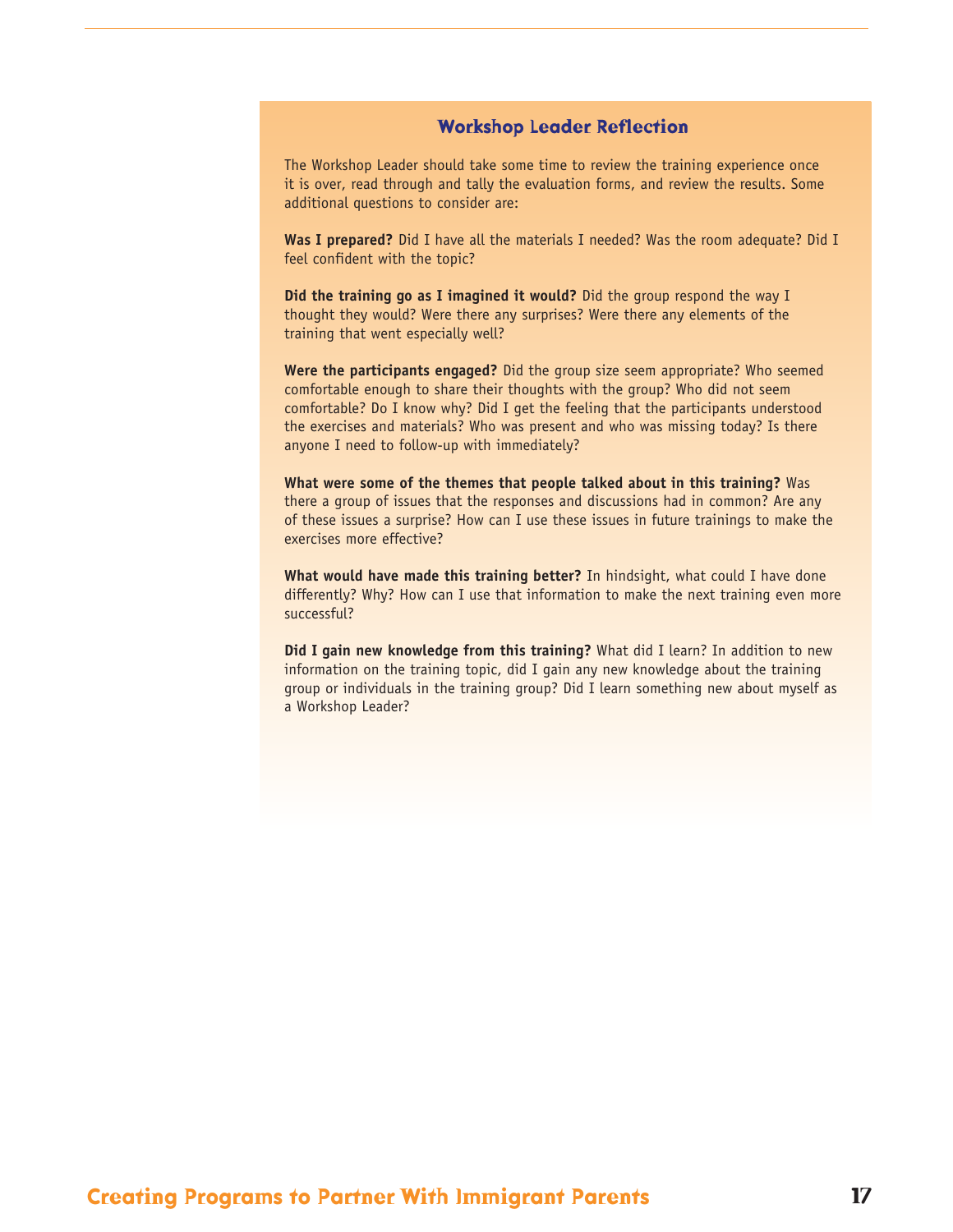# Workshop Evaluation

# Title of the Workshop: Creating Programs to Partner With Immigrant Parents

| Please rate how well the training met the objectives below:                                                                                    |                |                  |           |               |  |  |  |
|------------------------------------------------------------------------------------------------------------------------------------------------|----------------|------------------|-----------|---------------|--|--|--|
| Objective 1: Identify specific ways in which<br>families can collaborate with education<br>personnel to help children learn                    | Excellent<br>□ | Very Good<br>l 1 | Good<br>□ | Not Good<br>∩ |  |  |  |
| <b>Objective 2:</b> Explore options for creating<br>an English/School Engagement class and other<br>programs to partner with immigrant parents |                | n                |           | □             |  |  |  |
| Objective 3: Develop a comprehensive<br>strategy for supporting parents who are<br>learning English                                            | ┚              | ❏                | - 1       | ❏             |  |  |  |
|                                                                                                                                                | Excellent      | Good             | Fair      | Poor          |  |  |  |
| Overall rating of this workshop:                                                                                                               | ❏              | ◻                | □         | ❏             |  |  |  |
| Usefulness of information presented:                                                                                                           | ◘              | □                | □         | ❏             |  |  |  |
| Usefulness of workshop activities:                                                                                                             | ◻              | □                | □         | □             |  |  |  |
| Creativity of workshop activities:                                                                                                             | ❏              | □                | $\Box$    | □             |  |  |  |
| Trainer's knowledge of subject:                                                                                                                | ◘              | H                | H         | □             |  |  |  |
| Trainer's presentation style:                                                                                                                  |                |                  |           | ı.            |  |  |  |

Is there anything you would like to learn that was not presented in this workshop?

Would you like more trainings that expand on this topic? Yes No (Please circle one) I would like more training on:

Additional Comments: